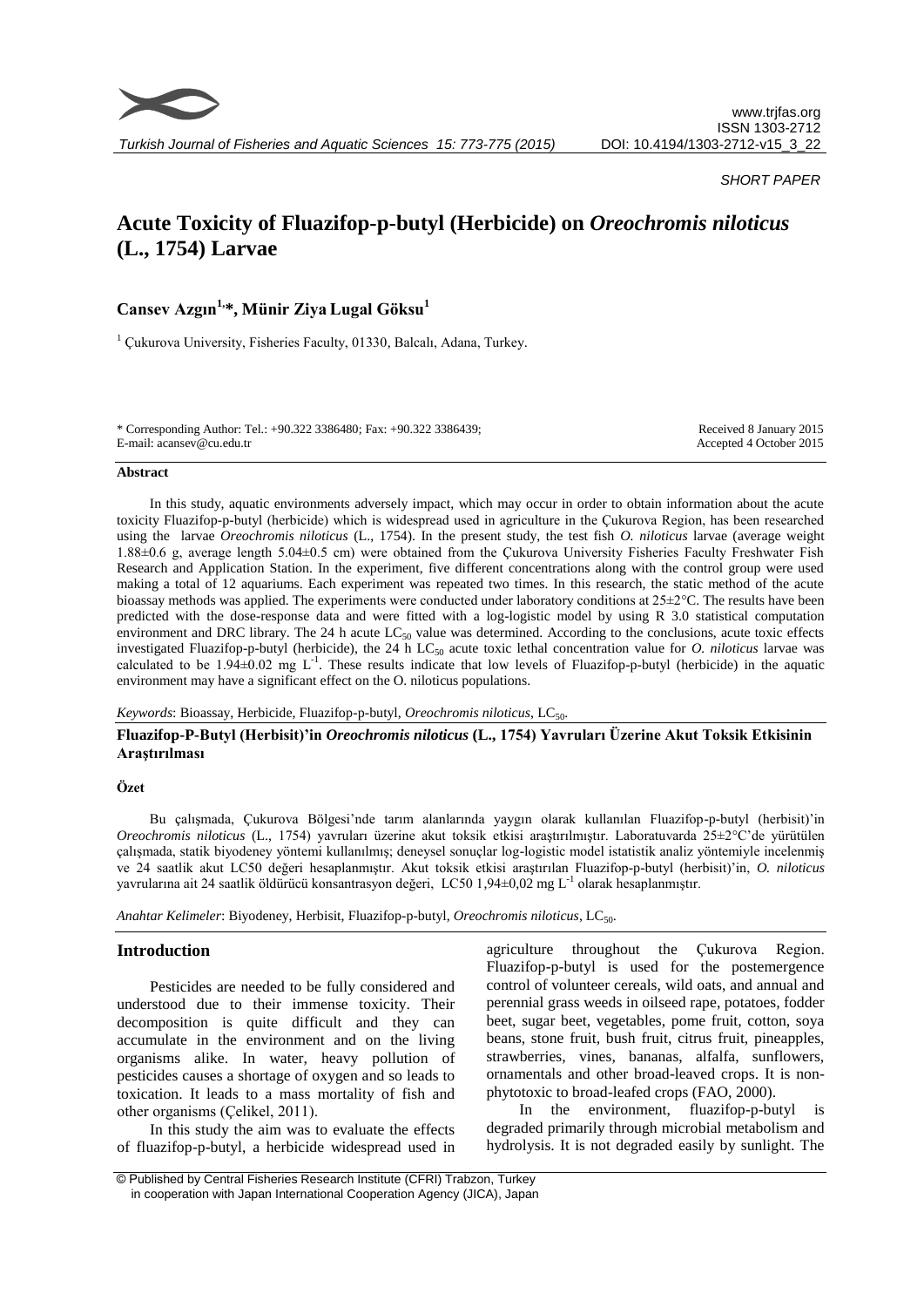half-life of fluazifop-p-butyl in soils is one to two weeks. Although it binds strongly with soils, fluazifop-p-butyl it is not highly mobile and is not likely to contaminate ground water or surface water through surface or subsurface runoff. In water, fluazifop-p-butyl is quickly hydrolyzed to fluazifop acid, which is stable in water. Fluazifop-p-butyl is of comparatively low toxicity to birds and mammals, but can be highly toxic to fish and aquatic invertebrates (Tu *et al*., 2001).

Fluazifop-p-butyl has low toxicity levels when pertaining to mammals and most other wildlife, but may negatively effects aquatic flora and fauna. For this reason, extra care should be exercised when applying close to natural bodies of water (Britt *et al*., 2003).

Fluazifop-p-butyl may be highly to moderately toxic for fish, but only slightly toxic to other aquatic species, such as invertebrates. The reported 96-h  $LC_{50}$ values for the technical product in fish species are 0.53 mg  $L^{-1}$  in bluegill sunfish and 1.37 mg  $L^{-1}$  in rainbow trout, indicating very high toxicity levels. The 48 h  $LC_{50}$  in *Daphnia magna* (an aquatic invertebrate) is reported as greater than 10 mg  $L^{-1}$ , indicating solely slight toxicity levels as listed accordingly (EXTOXNET 1996).

In this study, to produce and gather information about the possible negative effects of Fluazifop-pbutyl on the aquatic environment; acute toxic effects of Fluazifop-p-butyl, which widely used in agricultural Çukurova Regions, on *Oreochromis niloticus* (L., 1754) larvae are investigated by the static test method of acute toxicity test was used.

#### **Materials and Methods**

In this study, the test fish *Oreochromis niloticus*  (L., 1754) larvae (average weight 1.88±0.6 g, average length 5.04±0.5 cm) were obtained from the Çukurova University Fisheries Faculty Freshwater Fish Research and Application Station.

In this study, the static method of the acute bioassay methods was applied (APHA, AWWA, WEF, 1998). Fish were taken to stock the aquariums for adaptation to the laboratory conditions. Two days prior to the experiment was stopped feeding the fish. In the experiment 20x40x30 cm glass aquariums were used and pH, oxygen values in both the stock and the experiment aquariums were observed.

The research includes two sections; preliminary and main experiments. The concentration determined in preliminary experiments were used in the main experiments. In the study, five different concentrations  $(1.7, 1.8, 1.9, 2.0, 2.1 \text{ mg } L^{-1})$  together with the control group  $(0.0 \text{ mg } L^{-1})$  were used in a total of 12 aquariums. Each experiment was repeated twice.

First, Fluazifop-p-butyl  $(50 \text{ g L}^{-1})$  was prepared. The concentrations used in the preliminary and main experiments were then taken from these stock solutions.

As a result of the experiments, the mortality rates of fish were determined 50%. The results have been calculated with the dose-response data that were fitted with a log-logistic model (Jeske *et al*., 2009) by using R 3.0 (R Core Team, 2013) statistical computation environment and DRC library (Ritz and Streibig, 2005).

The experiments were conducted under

#### **Results**

laboratory conditions at  $25\pm2\degree$ C, pH, 7.9-8.1 dissolved  $O_2$  7.3-4.2 mg L<sup>-1</sup>. The calculated 24 h acute  $LC_{50}$  value (95% confidence limits) of Fluazifop-pbutyl, using a static bioassay system for *O. niloticus*



**Figure 1.** LC<sub>50</sub> value of *O. niloticus* for 24 hours.